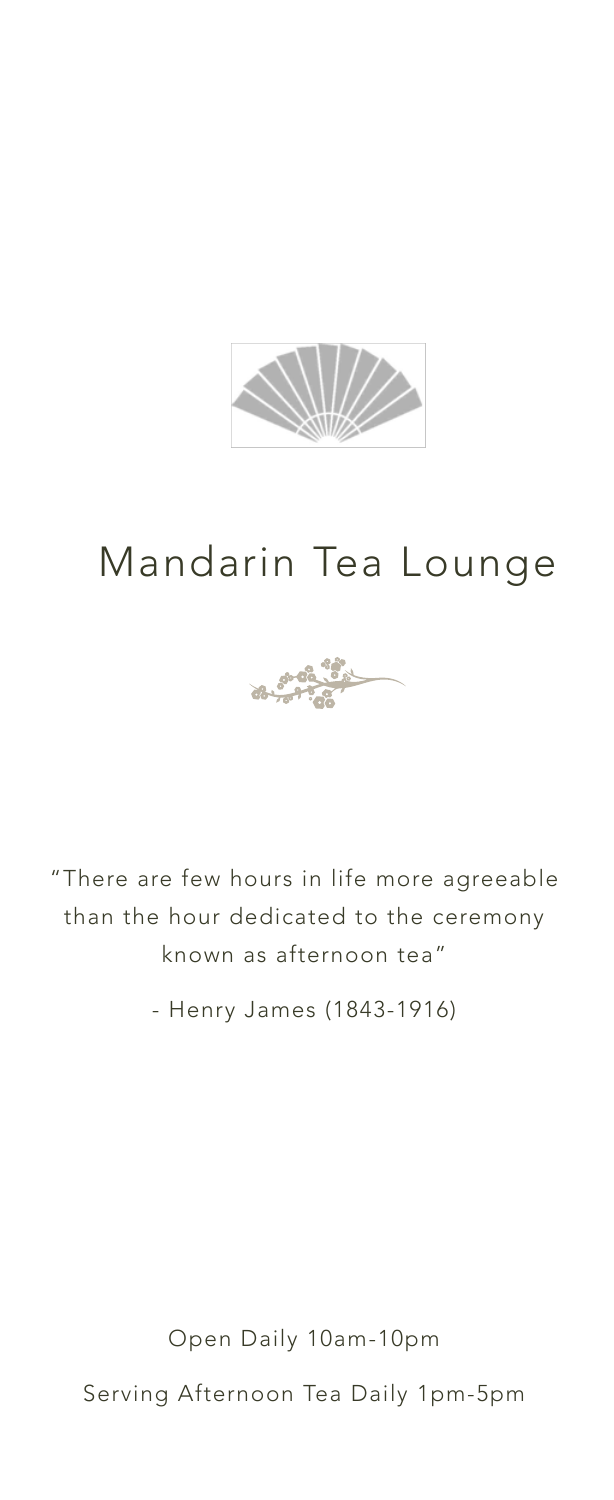

## History of Afternoon Tea

According to legend, one of Queen Victoria's (1819-1901) ladies in waiting, Anna Maria Stanhope (1783-1857), known as the Duchess of Bedford, is credited as the creator of afternoon teatime. Because the noon meal had become skimpier, the Duchess suffered from "a sinking feeling" at about four o'clock in the afternoon. At first the Duchess had her servants sneak her a pot of tea and a few breadstuffs. Adopting the European tea service format, she invited friends to join her for an additional afternoon meal at five o'clock in her rooms at Belvoir Castle. The menu centered around small cakes, bread and butter sandwiches, assorted sweets and of course, tea. This summer practice proved so popular, the Duchess continued it when she returned to London, sending cards to her friends asking them to join her for "tea and a walk in the fields." The practice of inviting friends to come for tea in the afternoon was quickly picked up by other social hostesses.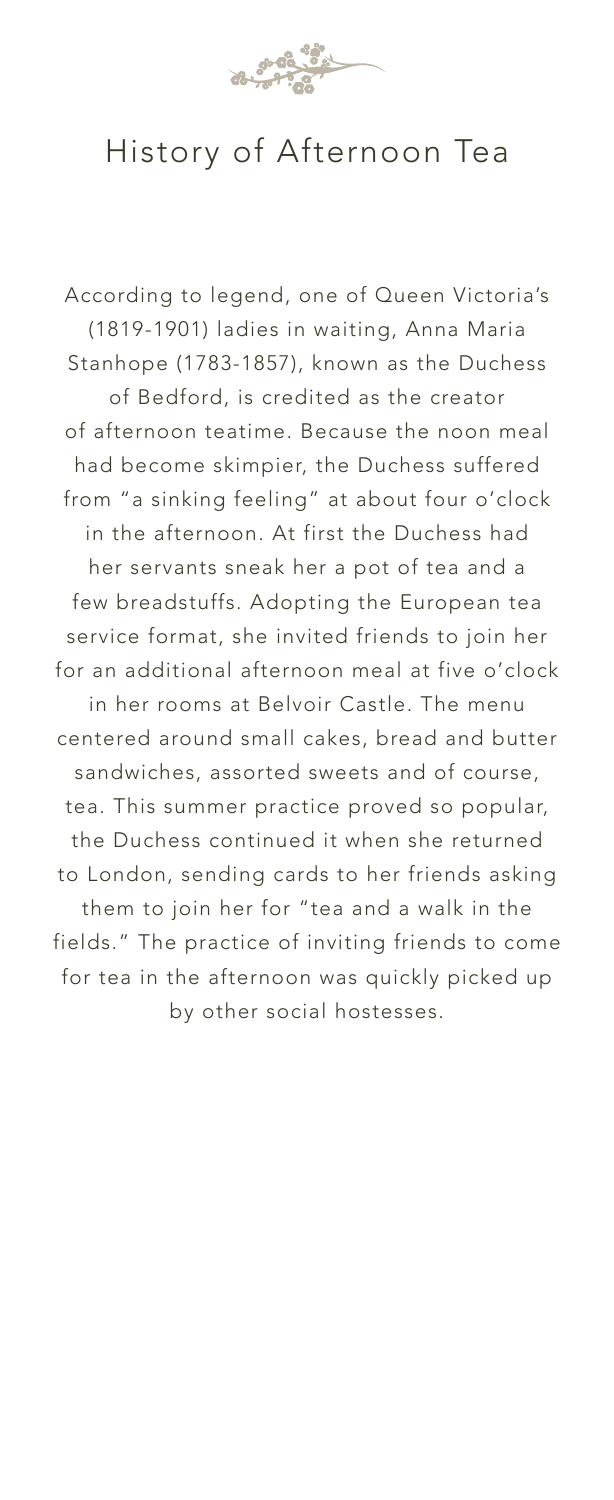

## Classic English Afternoon Tea 36

Available from 12:00PM to 5:00PM

Selection of freshly brewed loose leaf teas

Smoked salmon & cucumber with watercress spread

Creamy devilled egg in a shell with Paleta Iberico & lavash

Tartlet of mango with foie gras mousse & spice bread crisp

Black Forest ham sandwich

Our Signature Scones with imported Devonshire clotted cream and Chef Philippe's house made marmalades and jams

Chef's selection of assorted tea pastries

Additional plate 5

Veuve Clicquot Afternoon Tea 56 Indulge yourself and add a glass of champagne

### Afternoon Tea For Two 185

Enjoy two afternon teas with a bottle of Veuve Clicquot Champagne

## Children's Afternoon Tea 28

12 years and under

Peanut butter & jelly Turkey and cheese Our Signature Scones with imported Devonshire clotted cream and Chef Philippe's house made marmalades and jams Choice of cupcake Chef's selection of assorted tea pastries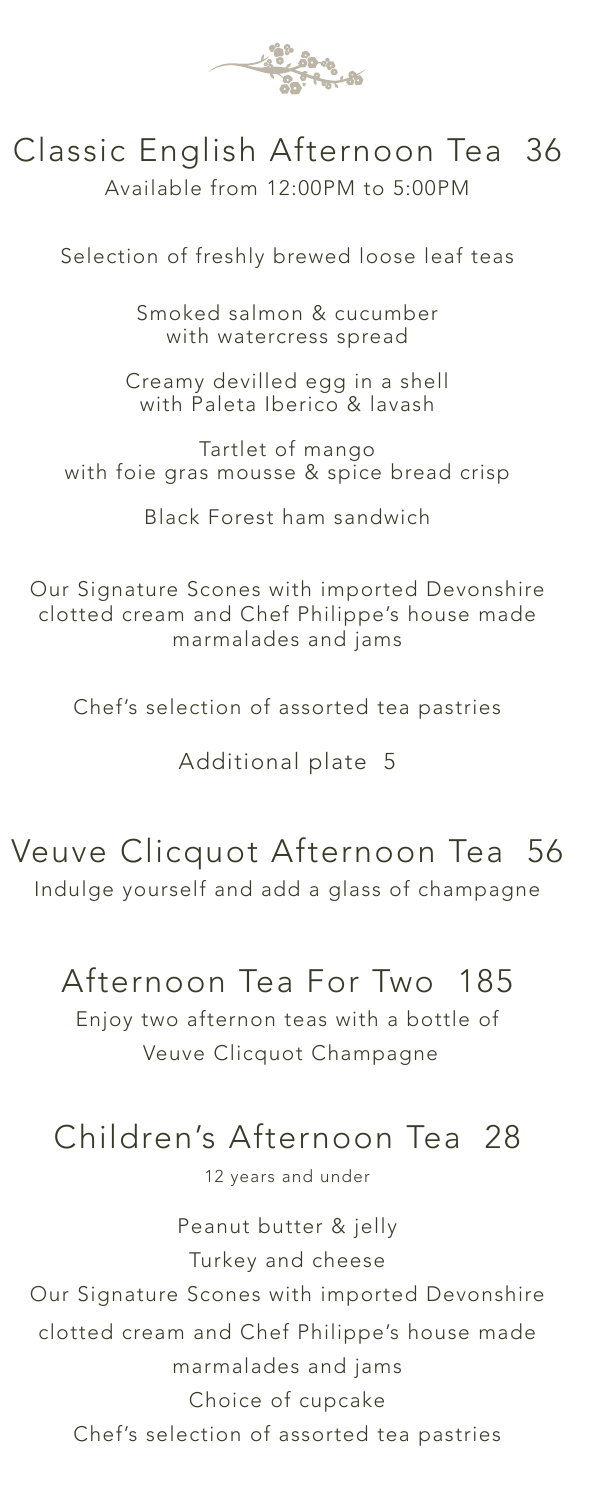

### Loose Leaf Tea Selections 12

### Black Tea

#### Mandarin Orange Blend

This custom black tea blend was picked specifically for Mandarin Oriental Las Vegas. It is an infused blend that will open up your senses and give you a burst of orange and mandarin flavors with light vanilla undertones

#### Pu-Erh Tou Cha

Pu-Erh has become known particularly for its cholesterol reducing and digestive properties. With strong characteristics and an earthy flavor, it is one of the few teas to get better with age.This Pu-erh is characterized by succulent leaves which have been pressed into small bowl shapes called Tou cha and is prized for its distinct earthy flavor

#### White Tip Darjeeling

This tea, treasured for its ripe, complex flavor and floral bouquet is a clear favorite for lovers of Darjeeling's distinct muscatel character. This tea is a well-defined cup infusion from the first flush of golden-tipped leaves.

#### Golden Assam

This second flush, large-leaf golden-tipped Assam produces a full-bodied cup with a deep copper liquor, noted for its lively character and distinctly malty flavor. This tea is perfect for Breakfast or as an afternoon pick-me-up.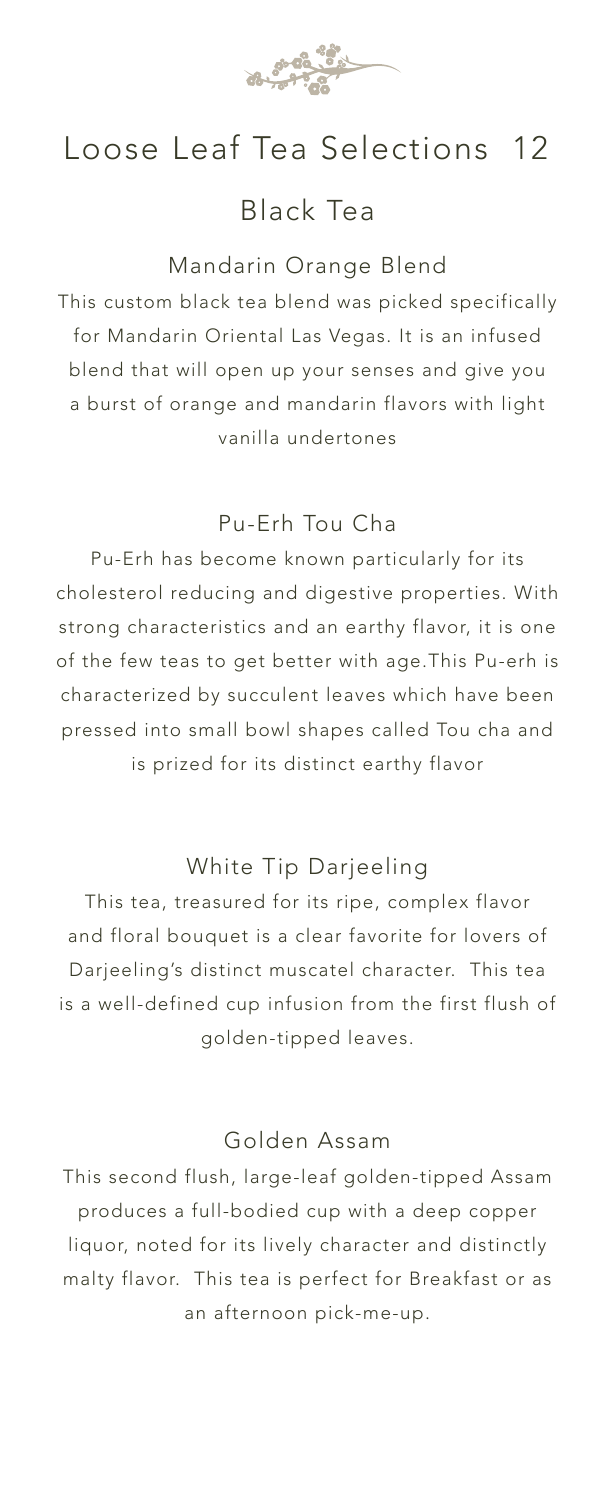

### Green Tea

#### Mandarin Blossoms

High grown estate China green tea, perfumed with the essence of fresh mandarin oranges

#### Organic Lychee Green

Perfumed in the traditional Chinese manner with a sweet and complex bouquet of lychee

#### Matcha

High quality Japanese green tea freshly ground into a powder. For full flavor it can be served plain; or as a latté with milk and sugar. It is loaded with vitamins, minerals, antioxidants and caffeine as you actually ingest the tea leaves

#### Imperial Spring Dragonwell

The Dragonwell is praised for its jade colour, vegetative aroma, mellow chestnut-like flavor and singular shape. This tea is pan-fired, which gives it an inviting and toasty aroma, and also has a sweet, rounded flavor. Full, nutty and pleasantly dry finish describes this truly satisfying cup of tea.



### White Tea

#### Jasmine Pearl

The finest fragrant leaves are selected and deftly rolled into a tight pearl, sealing in a sweet scent deep within. When submerged in hot water, these hand-rolled fragrant pearls unfurl seductively in your cup releasing an enchanting Jasmine perfume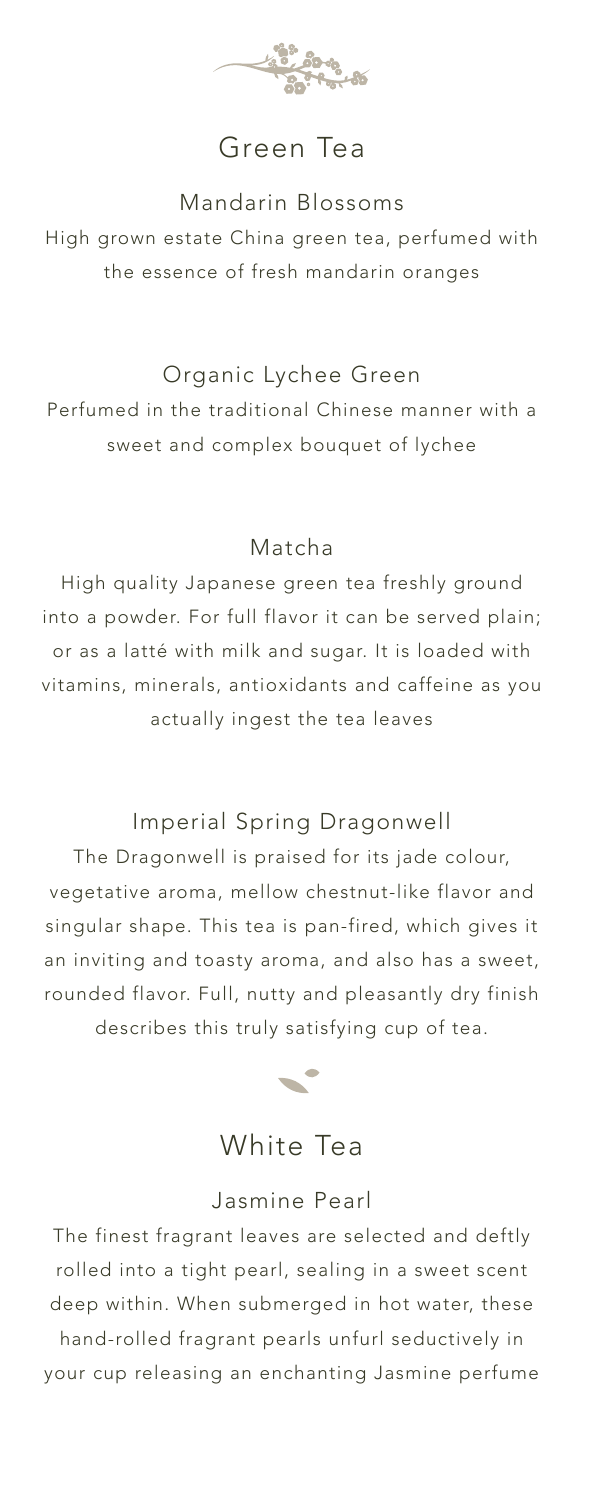

### Artisan Blend

Jasmine Earl Grey An exquisite blend of black and green tea leaves, perfumed with Jasmine and accented with blue cornflower petals. This tea is noted for its seductive, citrusy, bergamot flavor and uplifting aromas



Oolong Tea

Jasmine Green Oolong The seductive aroma of night blooming jasmine perfumes this blend of fancy oolong and green tea leaves with a rich body

#### Osmanthus Oolong

Top grade oolong tea from Formosa delicately scented with rare Osmanthus flowers. Highly coveted and prized for its champagne aroma and deep rich flavors

#### Monkey Picked Oolong

Legend has it that monkeys were trained to pick the choicest leaves from wild tea trees, which were enjoyed exclusively by the Imperial Court. Presently the term "Monkey Picked" refers to the highest quality of Oolong tea available. The taste is tempting with a fresh orchid aroma, a bold fruit flavor and a sweet, lingering finish.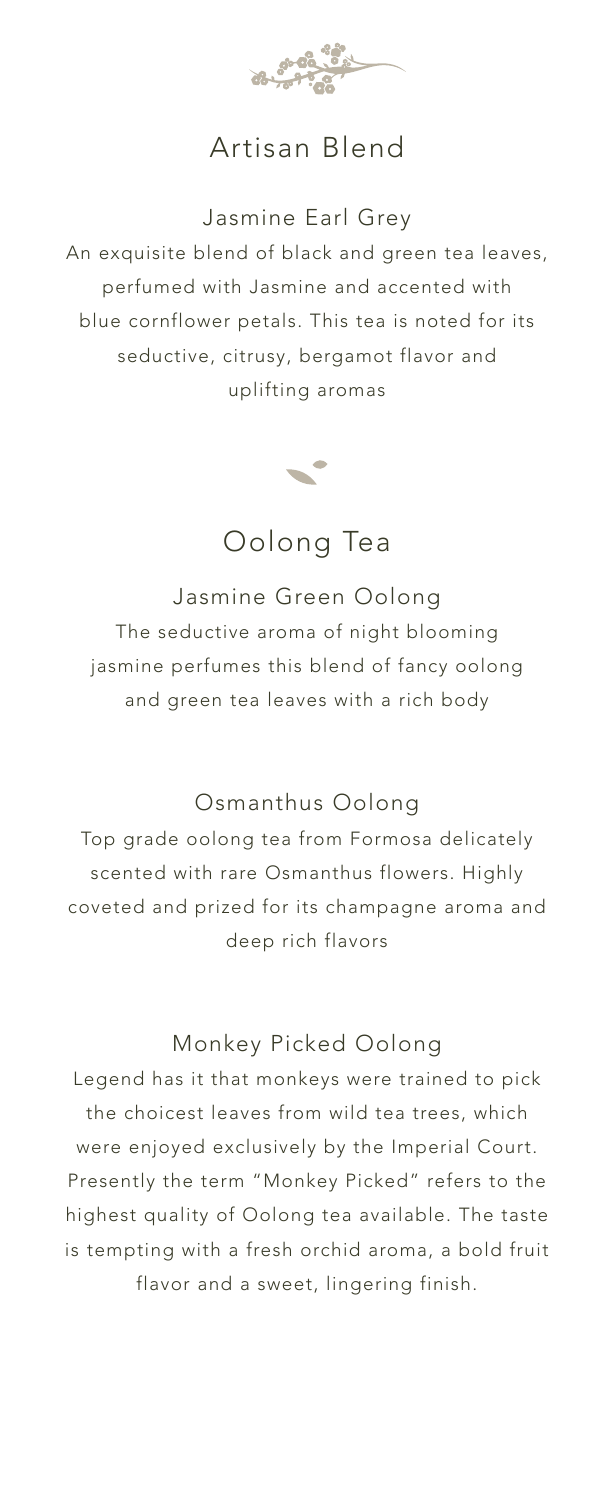

### Health & Wellness

Introspection - Herbal Blends A calming and thoughtful herbal infusion that focuses the palate on a balance between mint and chamomile, accented by allspice and cloves for a lingering finish. Perfect for a day of reflection spent with your inner child

Life Through Water - Rejuvenating Tea The exuberant freshness of green tea, organic peppermint, organic yerba mate and refreshing lemongrass infused, gives this blend a vitality and confidence that awakens your senses and raises the spirit of your soul

Peace Through Water - Calming Herbal Tea Reinforce your inner calm with this naturally caffeine-free infusion. Chamomile , lavender, and lemon balm work as the active ingredients. Carefully selected flowers and herbs work together to calm jangled nerves

Cold & Flu Blend - Comforting Herbal Tea Boneset, hyssop, yarrow and elderflowers are blended with peppermint, ginger root, lemongrass, lemon peel and thyme for an infusion that eases aches and pains, congestion, lowers fever, and helps make you feel better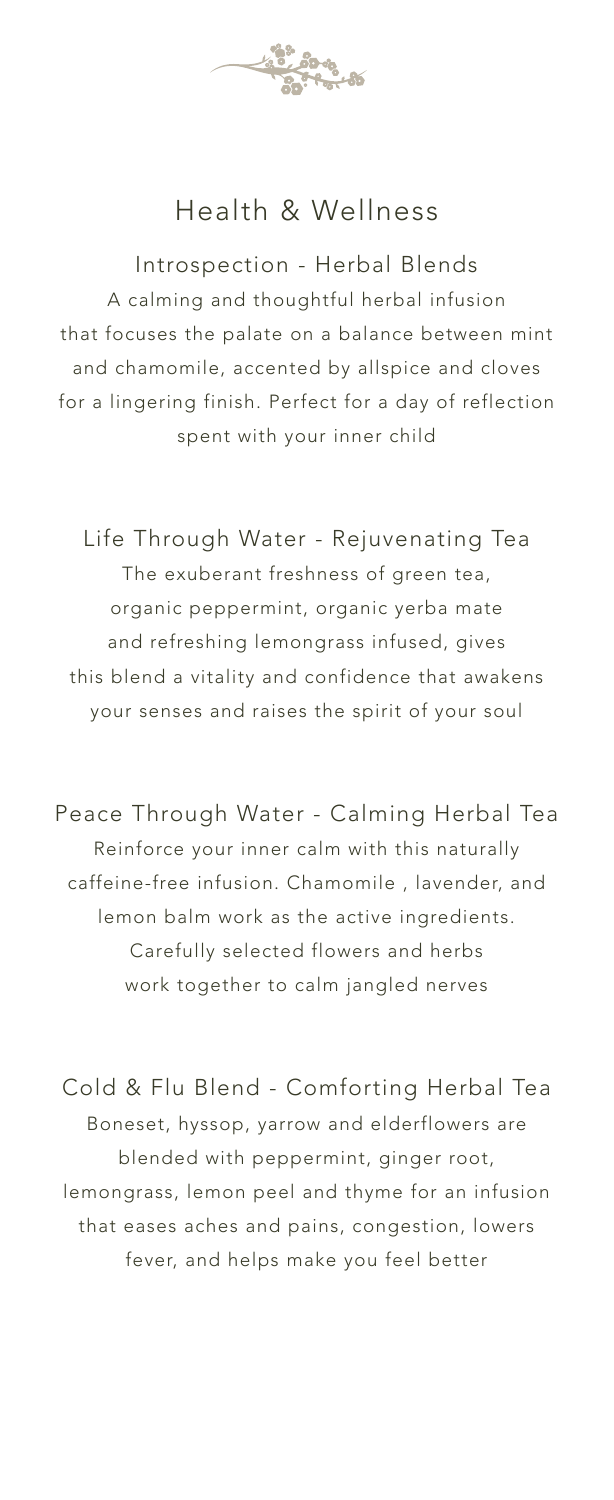

## Blooming Tea 16

Peach Artisan Tea

Hand-tied, this artisanal display is both beautiful to behold and tantalizing to taste. With a crown of chrysanthemums and jasmine flowers, this peach scented white tea unfurls with flavor, can be infused again and again.

Iced Teas 7

Mandarin Orange Black Tea Custom-blended exclusively for Mandarin Oriental, our master blender has infused black tealeaves with a sense of the exotic mandarin oranges.

## Gong Fu Cha Service 15

Enjoy an traditional Chinese activity that showcases the art, elegance and harmony of enjoying our special blend of Dragonwell tea.

> (to enjoy an authentic experience, we request a three person minimum) All Gong Fu Cha service will be charged an automatic 18% service charge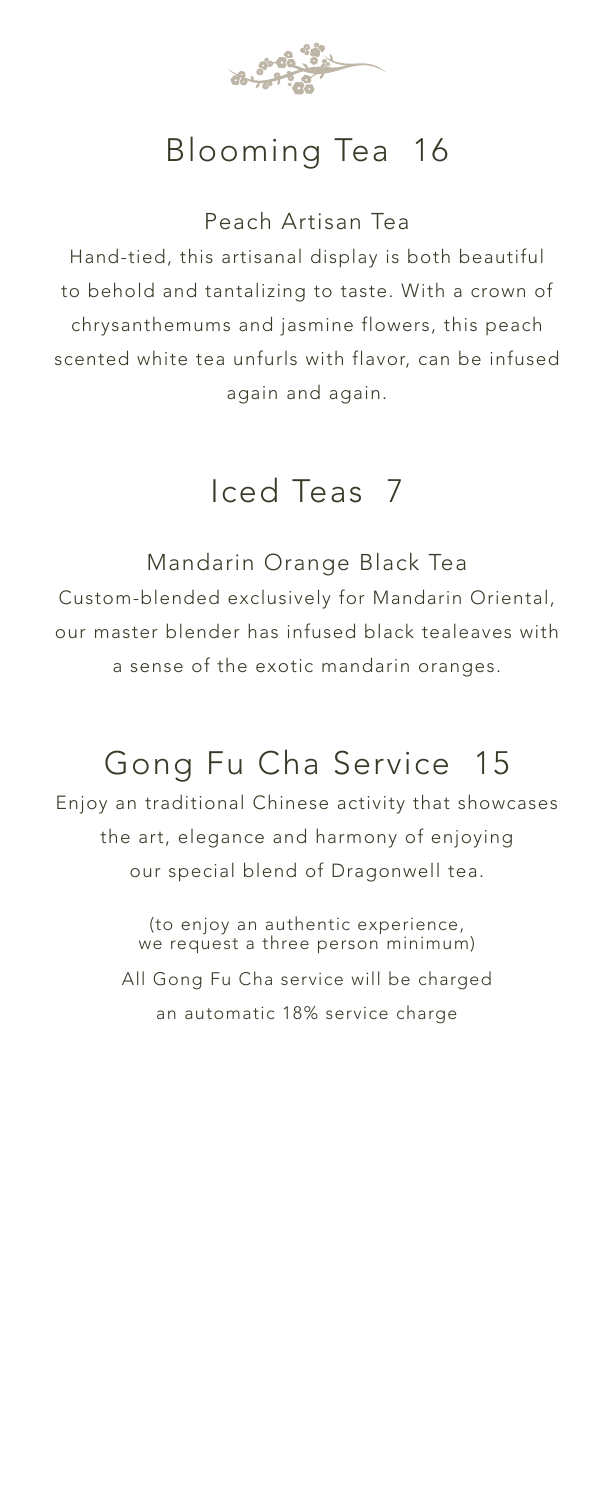

## Tea Cocktails 16

Enjoy all the benefits of loose leaf tea while sipping on a delicious cocktail.

#### Royal Tea

Absolut Mandarin, homemade simple syrup, chilled Osmanthus Oolong Tea, splash of fresh lemon juice Tea-tini Bulleit bourbon, chilled Jasmine Pearl tea, apple juice, Agave Nectar

## All Day Delights

Available from 10:00AM to 5:00PM

Pastry 4.50 Fruit Platters 12 Cupcakes 5.50 Scones 12 Macaron 2